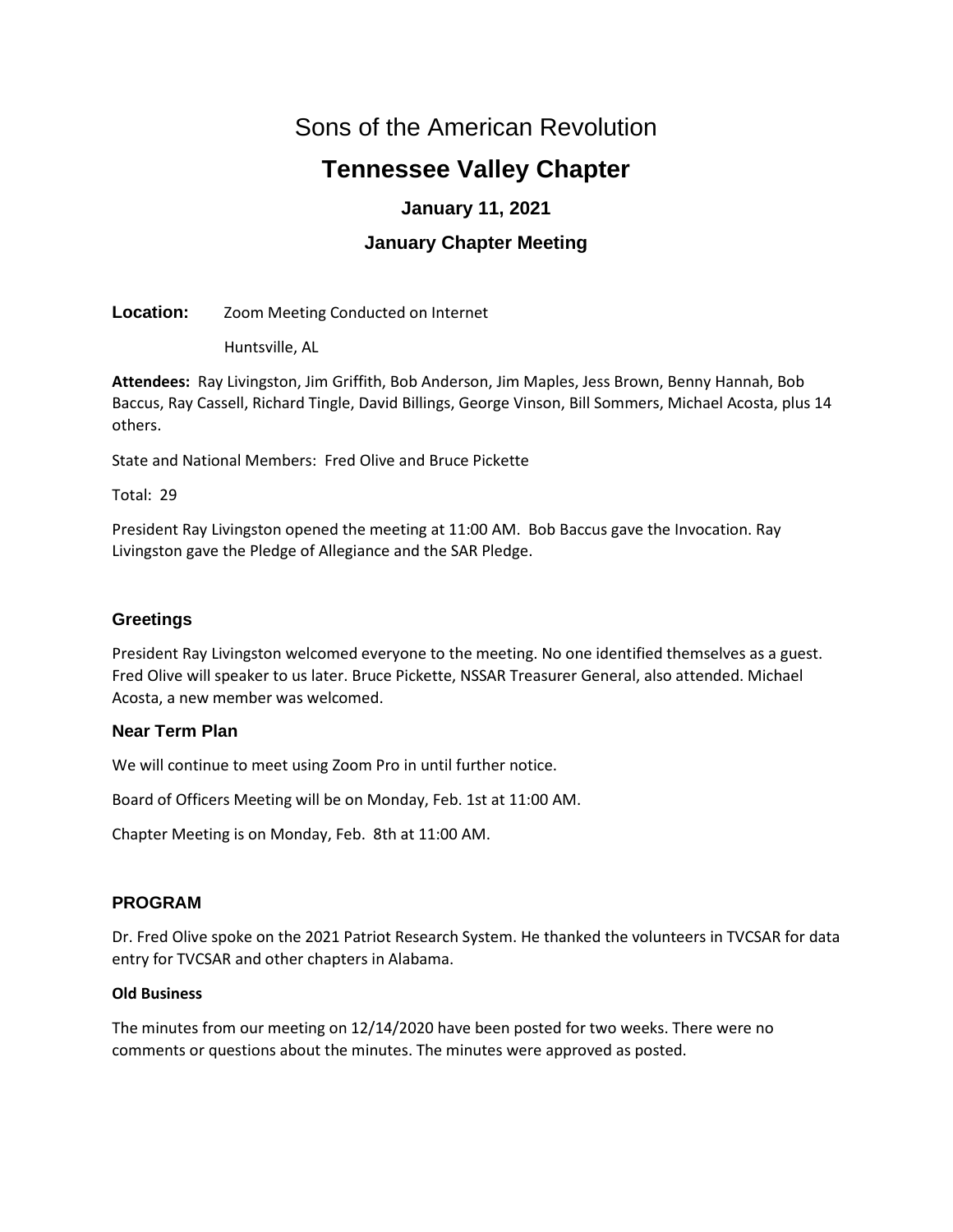## **Inductions/Supplementals**

Ray Cassell reported that there were no new Inductions or Supplementals to be given today.

# **PRESIDENTS REPORT**

New members that have not received their membership certificates and members that have not received their supplemental certificate or awards will receive them if we conduct in-person meetings in February or March. Those that cannot attend these in-person meetings will receive their certificates or awards in the mail.

# **2020-2021 Officer Nominations**

The following persons are nominated to be new officers in 2021-2022: Benny Hannah is nominated to be the new president; Dudley Burwell is nominated to be the vice president and George Vinson is nominated to be the Recording Secretary.

All other offices will be held by the same person as last year. See list below:

| <b>Corresponding Secretary</b> | Jim Maples            |
|--------------------------------|-----------------------|
| <b>Treasurer</b>               | Randal Jennings       |
| Registrar                      | Ray Cassell           |
| Historian                      | Jim Alexander         |
| Chaplin                        | James Alexander       |
| Genealogist                    | <b>Bill Sommers</b>   |
| Chancellor                     | <b>Richard Tingle</b> |

Voting will take place at the February meeting. Installation will be in March 2021.

# **This is the 20th official TVCSAR meeting (Board of Officers and Chapter) using Zoom.**

**DAR/CAR Support** – TVCSAR has worked with DAR and C.A.R for Patriot Grave markings and dedications. Also, on grave sit wreath laying.

# **NSSAR Youth Protection Training**

Please take this online training if you are involved in youth training or an officer. The training is online at the SAR web page.

#### **Awards**

President Ray Livingston has received two Lafayette Volunteer Service Medals. These awards will be presented to two hardworking members of TVCSAR at an in-person meeting.

#### **Americanism Award**

Benny Hannah reported that he has received spreadsheets listing many areas that generate points for TVCSAR. In spite of the COVID 19 pandemic, we have had a good year. Benny needs a list of articles appearing in print or on the air. Please send Benny information by mid-Jan. 2021 for submittal by Feb. 1st, 2021.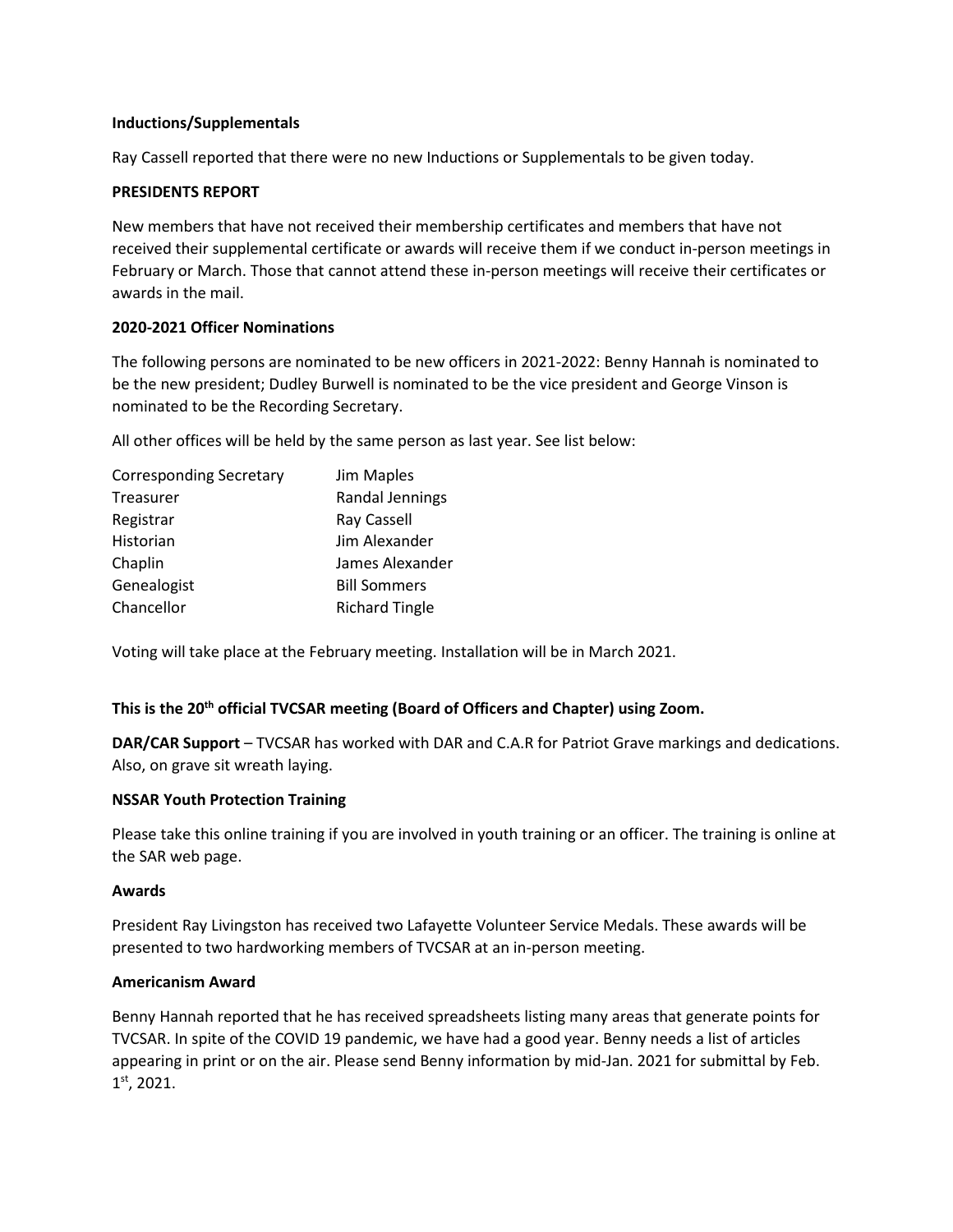# **TVCSAR Videos**

**-** We have our own YouTube Channel. Jim Griffith will tell us more about this tool for publicity later.

#### **Death of a Member**

William Walton Vaughn, Jr died on Dec. 23<sup>rd</sup> 2020. Chaplain James Henderson is working with the Huntsville Library to give a donation as a memorial to him.

#### **Future Chapter Meetings (Very Tentative because of COVID 19)**

- Feb  $8<sup>th</sup>$  In-person or Zoom meeting Youth Awards and Officer Elections
- Mar  $8<sup>th</sup>$  In-person or Zoom installation and awards at 11:00 AM with no meal

Alabama is currently experiencing a surge in COVID-19 cases. Pres. Ray Livingston has reservation with First Baptist Church for in-person meetings. If there is a decrease in COVID-19 cases it will be possible to have an in-person meeting. If COVID-19 cases or still surging, we will have Zoom meetings.

#### **Recent Events**

Bill Sommers reported that he attended ALSSAR Jan. 9<sup>th</sup> Musket Training at Prior Field at Montevallo. It was cold! Will have another training session in the spring when it is warm.

#### **Future Events**

ALSSAR Annual Meeting:

- Feb. 20, 2021 at American Village
- Limited in-person and virtual
- Registration form on ALSSAR website. All attendees must register.

# **TVCSAR Future Meetings**

- Zoom Pro for now with plans for in-person meetings
- COVID-19 will control where and how we meet

# **TVCSAR State Officers**

ALSSAR Secretary for 2021-2022 is Jim Griffith.

#### **TVCSAR Newsletter**

Please provide topics and information for December and January newsletters.

# **REVOLUTIONARY WAR SECTION – ALABAMA VETERANS MUSEUM – ATHENS**

The GWEF request for funding is working its way through the ALSSAR officers and will be sent to NSSAR. Jess Brown reported that the request for funding was sent to a person with knowledge of the GWEF funding system and suggestions made to improve the chances of gaining approval for funding. Jess is hopeful for a decision before Feb. 1.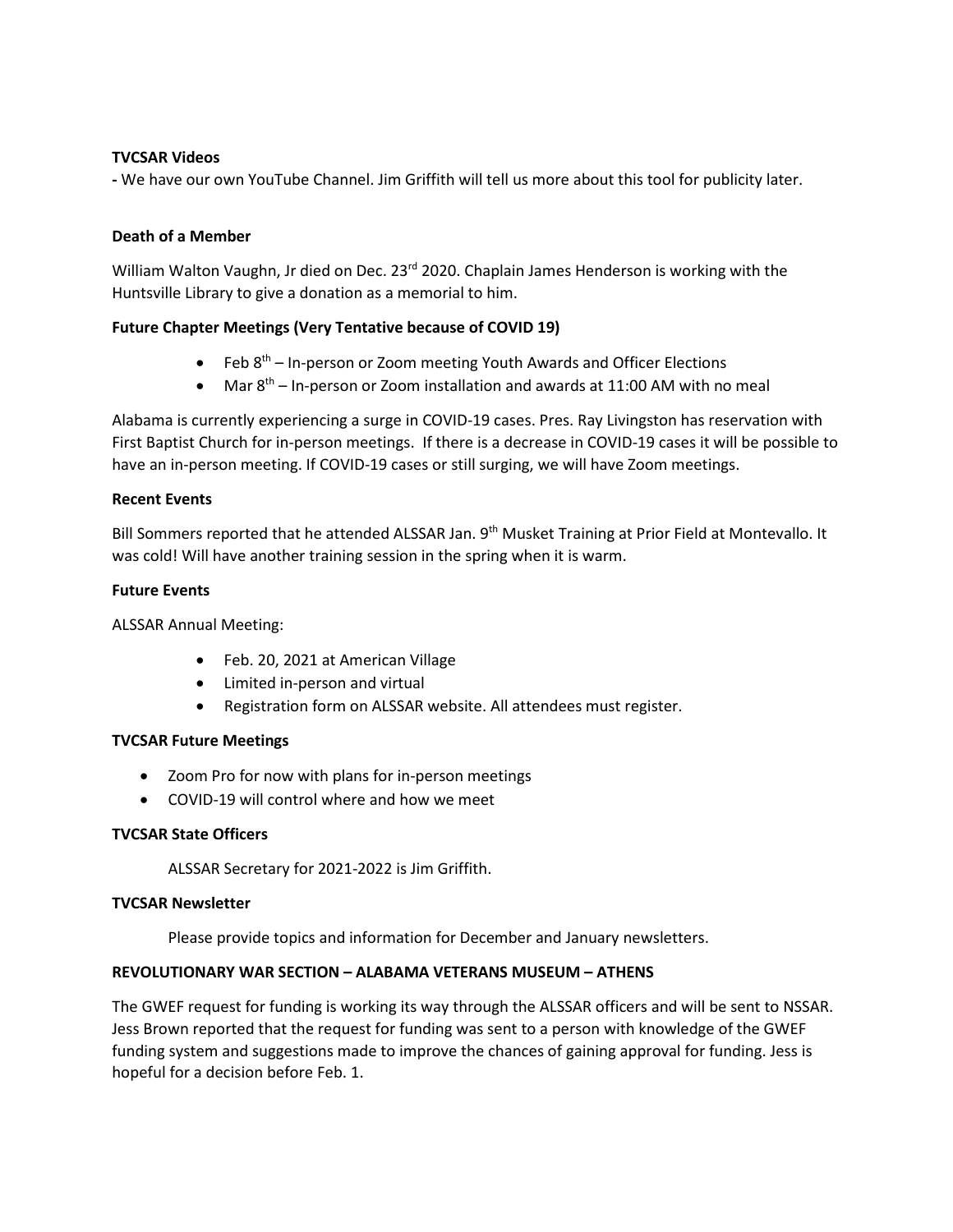Pres. Ray Livingston has prepared a cover letter to go with the proposal. He will send the letter to Jim Griffith, State Chair GWEF. Jim will then use the letter as is or with needed changes to help the request for GWEF Funding move forward.

# **MISSION OF THE SONS OF THE AMERICAN REVOLUTION**

The Society is to be patriotic, historical and educational.

# **TVCSAR YOUTUBE CHANNEL**

The YOUTUBE Address is: [https://youtu.be/IUOsQyLhYCw](about:blank)

The alternate is to go to YouTube and type in Tennessee Valley Chapter of SAR.

Please sign on and subscribe.

Jim will post videos on the Public Service and Heroism presentation made at the City of Madison shortly. He is also working on posting videos of presentations made to City of Athens, City of Decatur, and the Madison County Sheriff's Dept.

In the future training/mentoring videos will be posted. Dr. David Billings has provided videos created for training of new members from other states. These will be used as well. Links to GWEF videos, the revolutionary war in the South and other will be posted.

#### **OFFICER REPORTS**

#### **Vice President** -Benny Hannah

Benny reported that pictures for the Public Service and Heroism awards have been given to Chief Jernigan, Madison Police Chief. The pictures were greatly appreciated. Benny plans to take pictures to the Police Chief's at Athens and Decatur. He will also take pictures to Madison County Sheriff Kevin Turner.

#### **Corresponding Secretary** – Jim Maples

Updated PRS link on the website.

**Recording Secretary** – Dudley Burwell

No report. Not present

**Treasurer** – Randal Jennings - Not present.

Checking Account \$19,514.08 Money Market \$9,358.17

2021 DUES

- 158 Senior Members
- 12 Junior Members
- 74% Paid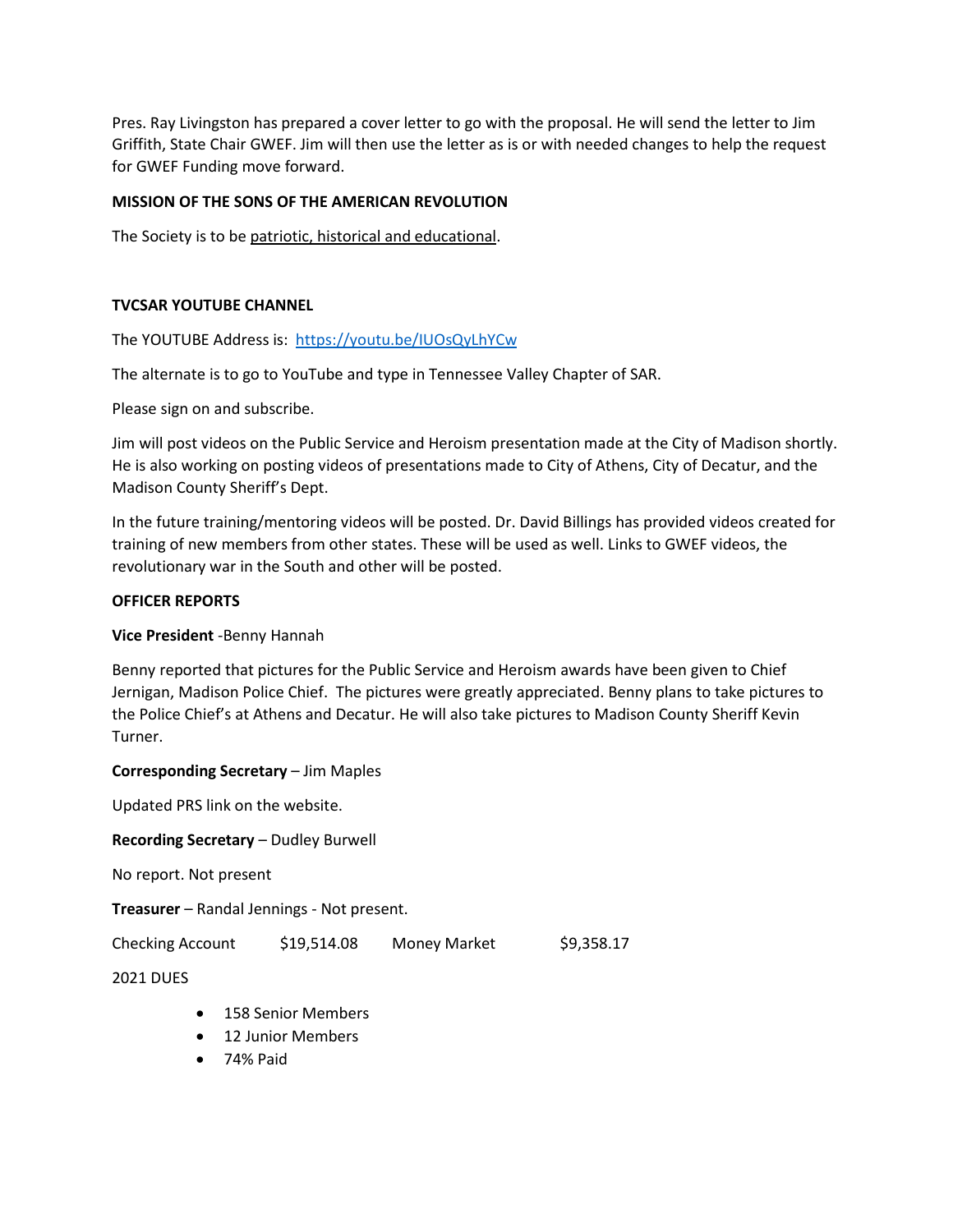We have lost more members that usual. The pandemic has decreased the number of members attending meetings and the number that are renewing membership. We are still getting checks for dues. Jim Maples is contacting members and asking them to renew their membership.

# **Registrar**- Ray Cassell

Reported that he has 35 open applications, 3 have been mailed to ALSSAR, 7 are being reviewed at NSSAR and 1 has been approved. We inducted 6 at our last meeting. Seven (7) SAR Supplemental Applications have been mailed to ALSSAR, four (4) are in review at NSSAR. Three Supplemental Applications have been approved. National is approving new member applications in about eight weeks.

We submitted 30 new member applications plus 19 supplemental applications for a total of 49 for 2020. Of the applications submitted, 23 new members were approved and 15 supplementals were approved.

This past week, two new member applications were submitted.

Patriot Research System. TVCSAR has 100% of the members linked to Patriots, 100% of the Patriot lineage entered out of 684 applications and 3 missing. This is better that the National SAR at 98.9%, 66.0% and 121,808 with 2333 missing. The ALSSAR numbers are 76.0%, 39.2% and 4265 with 20 missing.

Please send in Biographical Sketches for your Patriot or Patriots.

#### **Historian Report –** Jim Alexander

No Report. Not present **Chancellor Report –** Richard Tingle No Report.

**Genealogist Report –** Bill Sommers

No Report.

**Chaplain Report –** James Henderson

No Report, not present.

# **NSSAR/ALSSAR**

Bruce Pickette – Congratulated the TVCSAR Chapter for our activities during 2020 with the COVID Pandemic going on. Many Chapters had very low activity during 2020. He reported there is a virtual leadership meeting on the 6 March 2021 and NSSAR Congress meeting on the 13 March 2021. The purpose of the NSSAR Congress meeting is vote on a change to the Constitution to allow for virtual (Zoom) meetings by Congress. Asked that we consider a donation to GWEF. Also, there is a need for repair of the façade of the NSSAR building in Louisville.

Fred Olive – The ALSSAR has contributed to the NSSAR HQ façade. A donation will be appreciated. Thanks to the TVCSAR volunteers for PRS!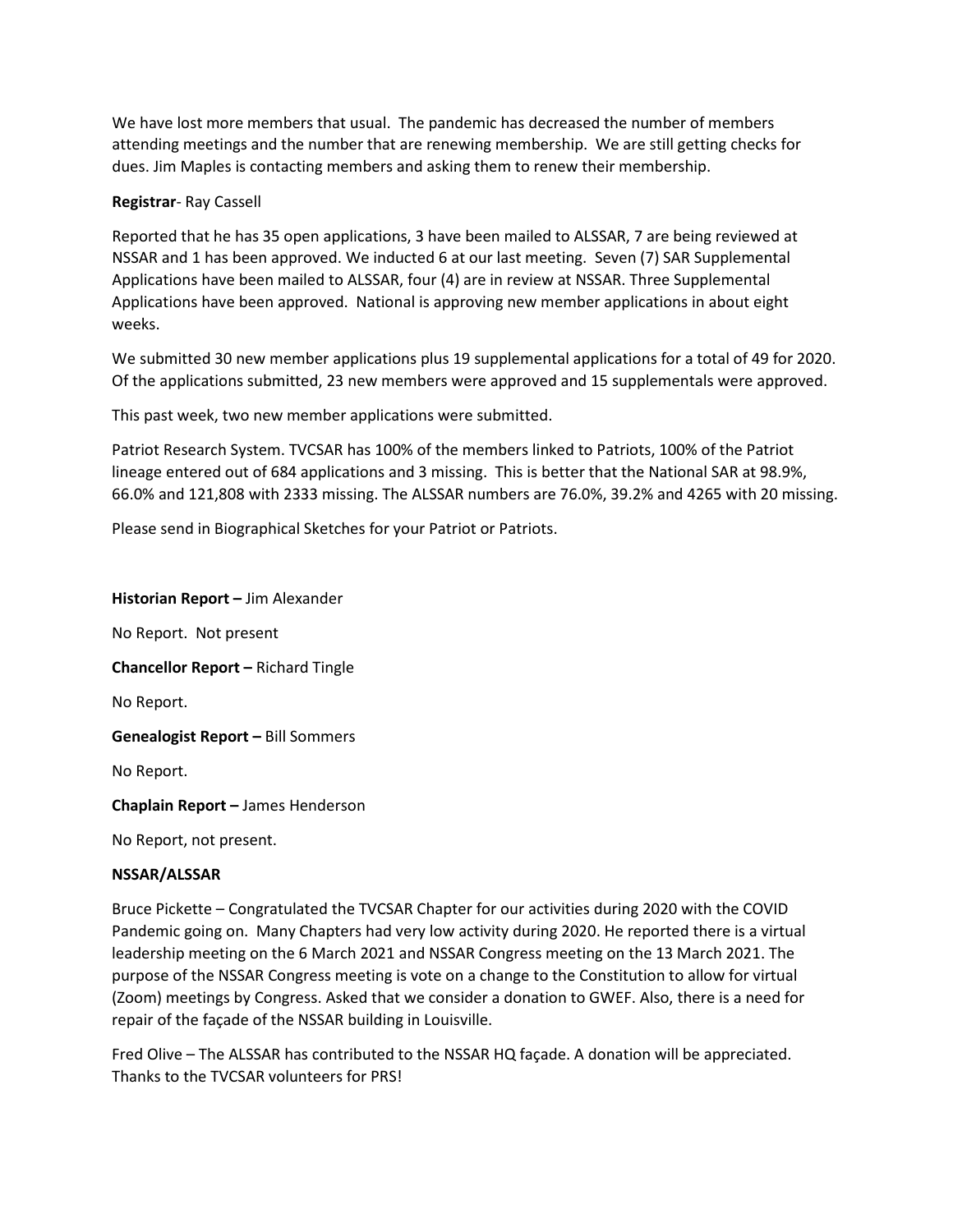#### **Committee Reports**

#### **Youth Awards in February**

Pres. Ray Livingston will be contacting the Chairman of the committees listed below to determine who may be available for a Zoom Awards meeting.

**ROTC/JROTC -** Ray Livingston has one cadet nominated for the Outstanding Cadet Award,

## **Orations, Brochure, History Teacher -** Bob Anderson

Bob Anderson has three contestants for orations, two schools and perhaps hundreds of brochure contestants at two schools. No history teacher was nominated.

#### **Knight Essay –** Bob Baccus

No response yet. Asked Bob Anderson for help. Bob Anderson thinks there may be students applying from Hartselle but not sure.

# **Elementary School Poster Contest –** Richard Lewis

Bob Anderson has three schools that are submitting posters and Richard Lewis may have two schools.

#### **Eagle Scout**- Otha Vaughn

Otha may have at least one candidate.

#### **Video Date**

Bob Anderson and Jim Griffith will select a date to meet next week to video oration candidates.

#### **Public Relations**

Jess Brown reported that Presidents day is the third Monday in February. This year it is on Feb. 15<sup>th</sup>. Jess will try to get WLRH to use SAR and Presidents day on Moments in Time. He will also try to get other TV station to pickup SAR and Presidents day.

Ray recognized Jess Brown and Jim Griffith for their success in getting SAR recognized using PR during 2020. Ray asked if billboards might be available as they were last year.

# **Closing Comments**

Ray thanked Fred Olive giving the program on the SAR Patriot Research System.

Next Chapter BOO meeting is on Feb.  $1<sup>st</sup>$ .

Next Chapter membership meeting is on Feb.  $8<sup>th</sup>$ .

Don't forget that patriotic, historical and educational are our mission.

#### **Action Points**

- 1. Please take NSSAR Youth Protection Training online.
- 2. Please send Benny Hannah information needed for Americanism Award.